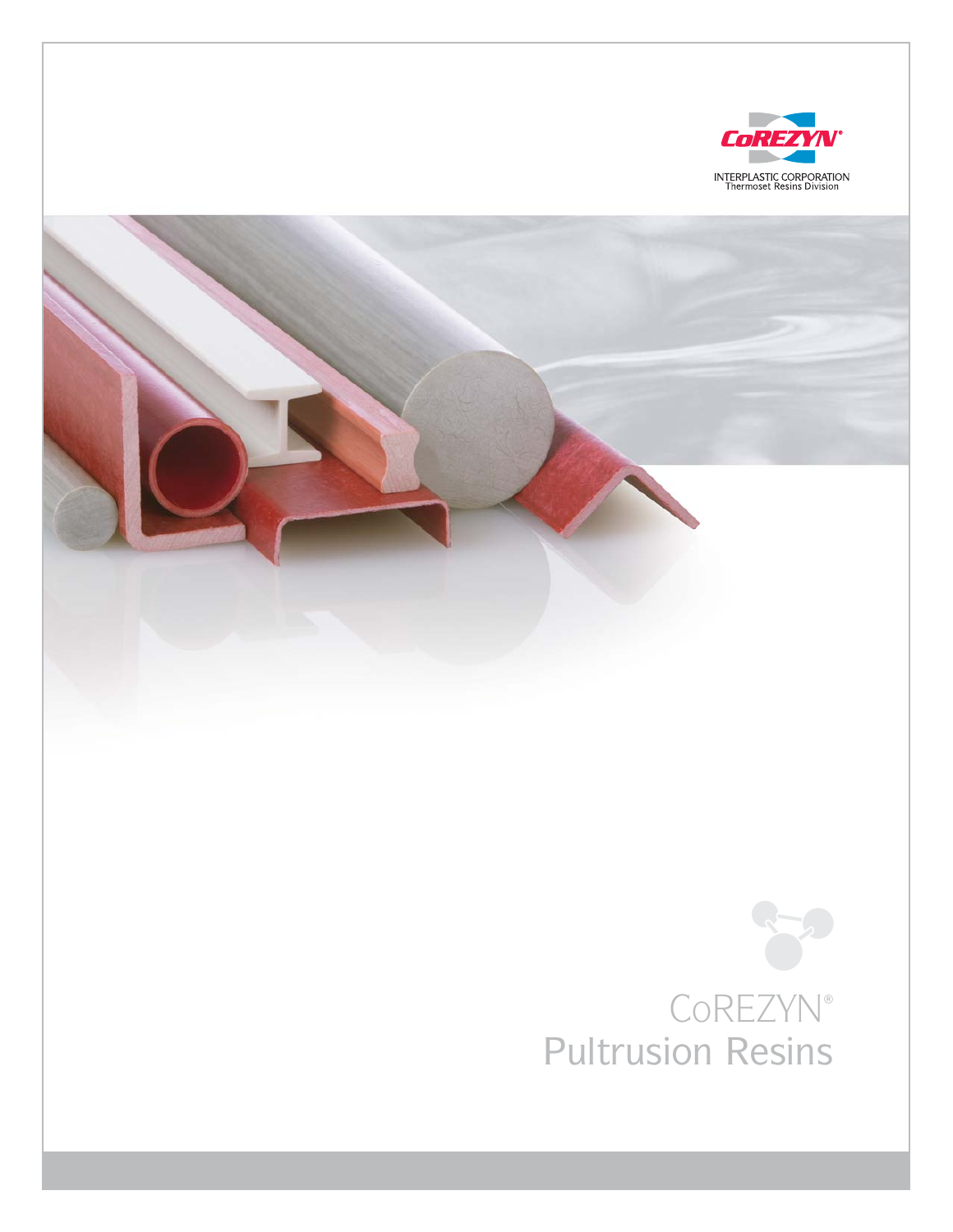## Why settle for a resin manufacturer when you can have a resin-supply partner?



## Commitment

Resins are a key component of successful pultrusion, a process you well know is complex, continuous and highly technical. The right resin, however, helps ensure a smooth process and a resulting product that meets your specifications.

To find the right resin, you need more than just a manufacturer. Choose a resinsupply partner. A partner who focuses on your challenges and listens to your needs. One who is committed to helping you meet production deadlines and making sure your products maintain the highest integrity in the marketplace.

Make your resin-supply partner Interplastic Corporation. We've been supplying polyester resins, vinyl ester resins and pigment dispersions to the pultrusion and composite industries for more than 40 years, and our plants are ISO 9001-2000 certified. As a long-standing member of the Pultrusion Industry Council, we've proven that we're here for the long term.

*You need resins that work in your specific application, so we test them in our on-site pultrusion laboratory to make sure they do.*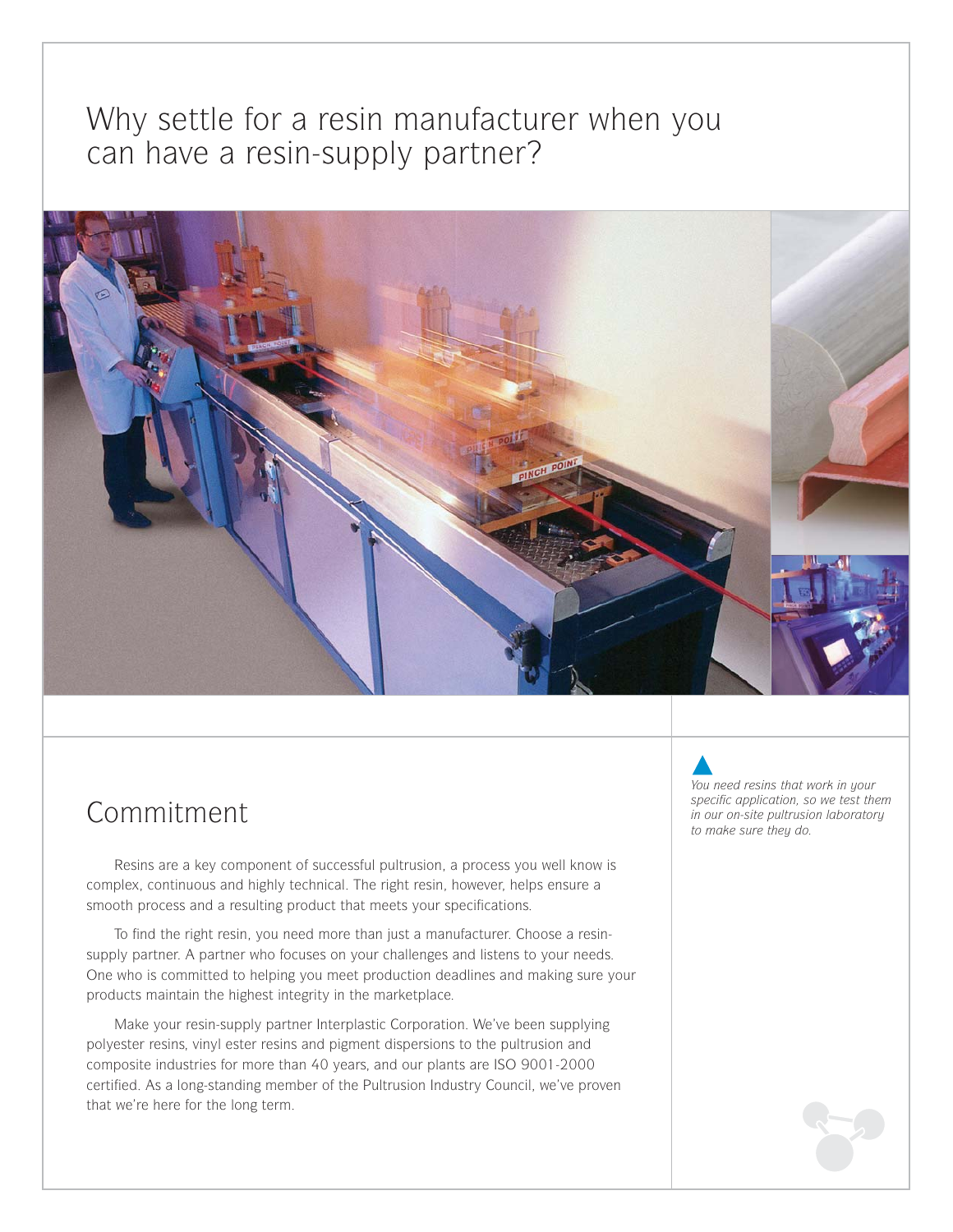## What you can expect from us.

Interplastic has formulated a broad range of resins specifically for the pultrusion market. Check out our specifications listed on the back cover. We can provide you with the right ready-to-use vinyl ester and polyester resins for nearly any pultrusion process, engineering requirement or end-use application. And when you have a unique challenge, we can custom-formulate a solution for you.

CoREZYN® vinyl ester resins are corrosion resistant to withstand severe environments. In addition, they enhance composites with high-strength, low-weight and excellent resistance to fatigue. That's why our vinyl esters have become the material of choice for many specialized applications, including fire resistance, in industries such as marine, transportation, construction, aerospace and others.

CoREZYN also supplies isophthalic and orthophthalic polyester resins for applications used in less severe environments. End-use applications include beams, pipes, channels, tubing and more.

So how do we make sure our resins work well and get you to a strong starting point? We test our resins—whether they're ready-made or custom-designed for specific uses—in our on-site pultrusion laboratory. This full-scale production facility allows us to test resins with a variety of initiators and under varying temperatures (our machine has three heated die sections) and pull speeds, ranging from 8 in./min. to 8 ft./min. The benefit for you is simple but important. You receive resins that work in your specific application.



*From the resin bath, this pigmentimpregnated filament is pulled toward the heated die on our pultrusion machine.*



As you formulate pultrusion resin matrices at your site and want technical assistance, we're only a phone call away. Interplastic technicians are ready to help. And as always, our technical assistance costs you nothing.

Interplastic offers other no-cost, value-added services as well.

- **Analytical laboratory.** Our full analytical lab measures everything from extent of cure to glass transition temperatures.
- **Mechanical testing laboratory.** Our mechanical testing technicians are always ready to put your product through its paces. They can conduct a variety of tests for you, including: flexural and tensile strength and modulus testing in elevated and subambient temperature conditions; notched and unnotched Izod; QUV weathering exposure testing; degree of cure; glass transition temperature determination; offsetting competitive-materials analysis; fire testing to comply with UL 94, HLT-15, and ASTM D-635; limiting oxygen index; and corrosion testing in various chemical media.

Whether you run high or low volumes for simple or intricate profiles, Interplastic has the products and expertise to help you get the job done quickly and efficiently. Simply said, our commitment to your business runs deep.

Put CoREZYN pultrusion resins to work for you today. Call one of our representatives in your area for details or visit www.interplastic.com.